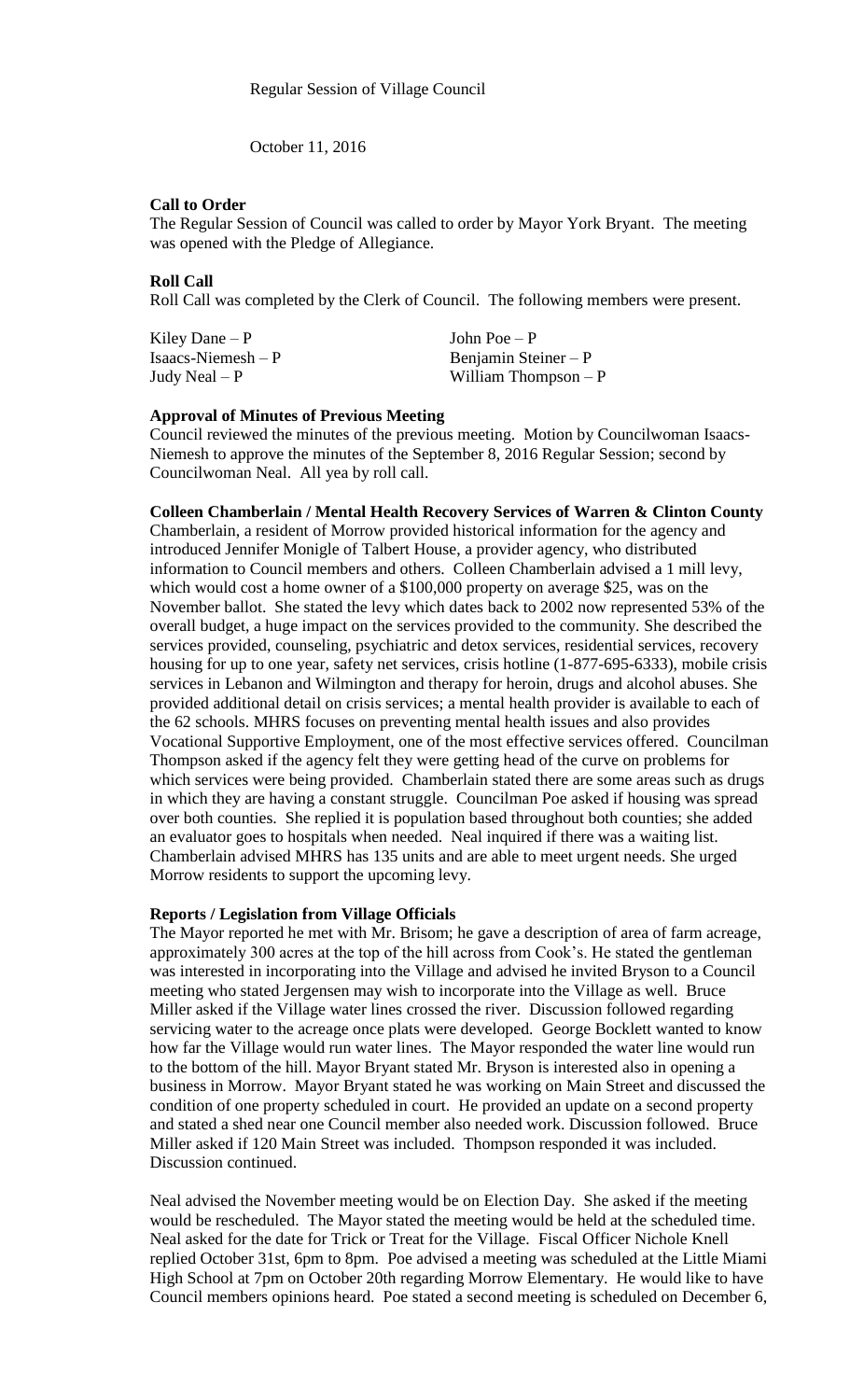# Regular Session of Village Council

# October 11, 2016

2016. He stated he wanted the information on the web. Knell offered to put the information on the Village website. Poe asked Bruce Miller to put it on Facebook for the Village. Bruce Miller stated he appreciated Council encouraging him to continue using his Facebook. Miller acknowledged previously receiving a letter from Solicitor Kaspar to delete the website he operates in the name of the Village of Morrow.

Thompson discussed the Personnel Policy draft received at the last meeting. He wished to have a first reading on the draft policy allowing Council time to review and make notations. Kaspar provided a first reading of the proposed Ordinance.

Motion by Thompson to adopt Ordinance #3-16, adopting Personnel Policy Draft as First Reading; second by Poe. Five yea by roll call, one nay by Isaacs-Niemesh. Discussion followed.

Mayor Bryant stated he visited the Morrow First Church of God along with officers and Ms. Wilmot where they were served homemade soup and other food items. He acknowledged the food was great. Isaacs Niemesh advised she was approached by School Board members regarding Christmas on Main. The Mayor stated the Chamber of Commerce previously handled it, discussing previous Christmas on Main celebrations and the Depot. Poe discussed the fee for booths during his involvement. Knell stated the Parks Board budget was \$350. The Mayor discussed donations made previously by Morrow to Morrow of \$1,000 and donation by Mr. Oeder. Discussion followed. Poe stated the Chamber of Commerce should handle it. He reiterated his draws from the budget and stated the Chamber paid for the horses.

#### **Public Forum**

Bruce Miller asked Thompson about the memory card provided at the September meeting. Thompson advised there was no recording from the July meeting in question.

#### **Reports / Legislation from Village Officials Cont'd**

Reports provided to Council included Mayor's Court Report and Bank Reconciliation, Village Fiscal Revenue Status by Fund Summary, Bank Reconciliation and Disbursements.

Fiscal Officer Nichole Knell stated she was trying to get people involved in the budget process. She requested adjustments in appropriations, increase in General Fund for audit fees for \$82 and Real Estate Tax collection fee of \$109.68 on an emergency basis. Kaspar read the proposed Resolution.

Motion by Isaacs-Niemesh to suspend the rules and waive three readings of Resolution #22- 16; second by Neal. Motion by Isaacs-Niemesh to adopt Resolution #21-16, approving adjustments in appropriations as outlined; second by Neal. All yea by roll call.

Kaspar followed up on Annexation Procedure 709.04 of the Ohio Revised Code. He advised following Commission meeting and authorization, expiration of 60 day; a petition must be filed in Common Pleas Court. Kaspar stated at the next Regular Session after proposal, 60 days from delivery, a presentation should be made to municipality to allow them to file petition with Common Pleas Court.

The Solicitor addressed Mr. Miller's comment. The Facebook page is your property. He discussed an heir to the page which Miller stated he has. Kaspar advised the Village of Morrow could be sued for defamation; who decides what gets posted the Village or Miller. He stated this should be considered and discussed. Bruce Miller asked the Solicitor who told him to send the letter. Kaspar advised him it was a work product and that information is privileged. Miller stated he had nothing further to say; he shares his own opinion on that Facebook page.

# **Adjournment**

Motion by Neal to adjourn; second by Poe. All yea.